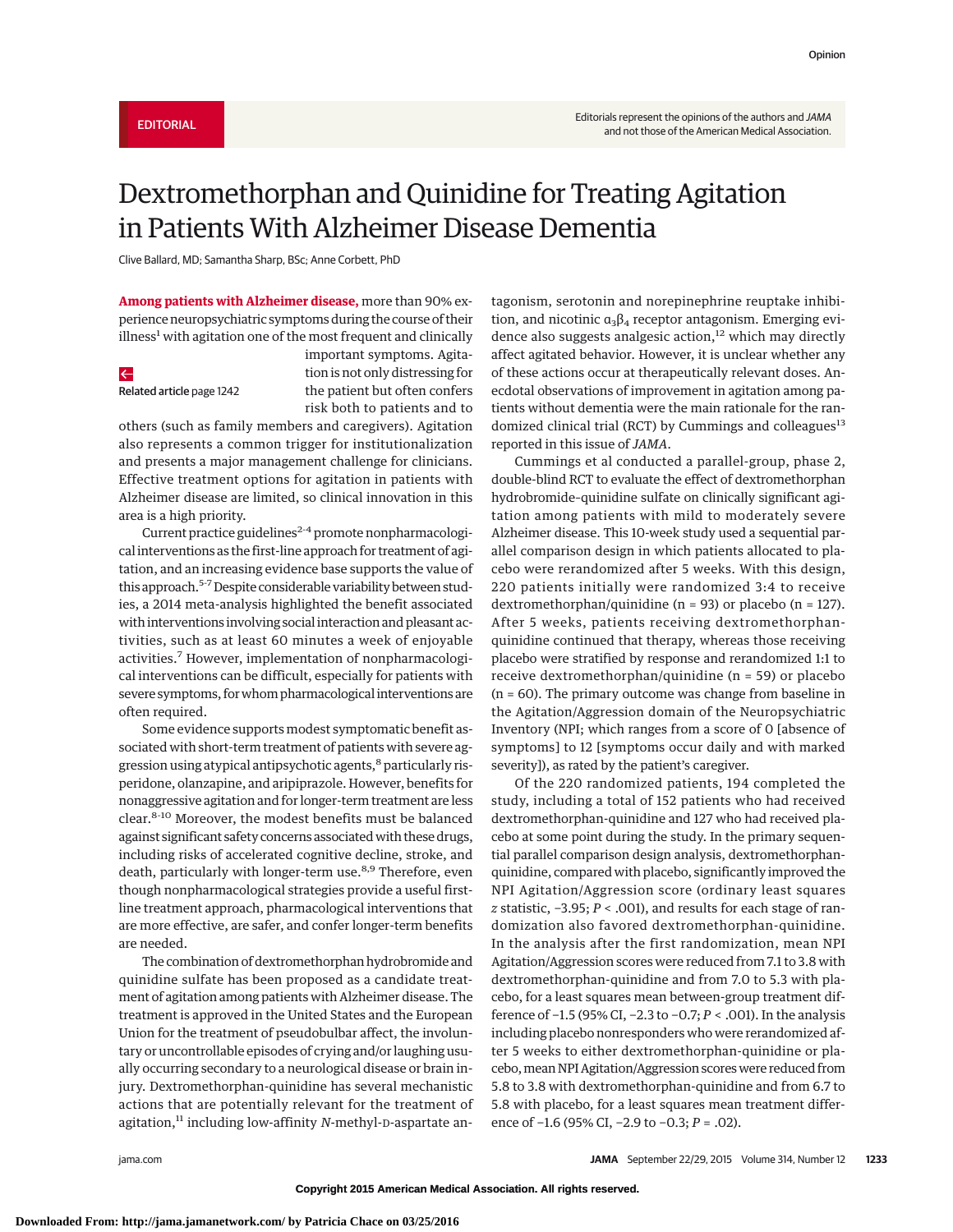There also were substantial improvements in the clinical impression of change related to agitation, favoring the group receiving dextromethorphan-quinidine, along with statistically significant but less marked improvements in aberrant motor behavior and depression.

The study by Cummings et al has several strengths. The magnitude of benefit for reducing agitation/aggression observed with dextromethorphan-quinidine compares favorably with previous studies.<sup>14-16</sup> The sample size was similar to other major studies focusing on neuropsychiatric symptoms in patients with dementia, $14,16$  and use of the NPI ensures that a well-validated instrument was used as the primary outcome measure.<sup>17</sup> In addition, the authors used a sequential parallel comparison design to minimize the placebo response, which is substantial in studies involving agitation in patients with Alzheimer disease. Even though the treatment periods were only 5 weeks for the placebo group, the analyses for each of the periods separately and the combined overall analysis all show statistically significant benefit, suggesting that the outcome is robust.

The RCT by Cummings et al is also one of the few studies focusing on neuropsychiatric symptoms in patients with Alzheimer disease to also directly evaluate quality of life, although this outcome showed no improvement with dextromethorphan-quinidine. It is possible that the length of the study, 10 weeks, was too short to demonstrate improvement in quality of life. Yet this finding highlights the imperfect correlation between neuropsychiatric symptoms and quality of life in these patients. Randomized clinical trials of pharmacological and nonpharmacological interventions for patients with these symptoms have struggled to demonstrate a benefit to quality of life, and further work is needed to understand the additional elements beyond symptoms that require attention to improve overall well-being.

However, the study by Cummings et al also has several important limitations. Although the total NPI is well validated, the primary outcome measure focused on the single NPI domain of Agitation/Aggression, which has a more limited potential range and for which aminimum clinically important difference (MCID) has not been established. The apparently modest numerical benefit, as evidenced by the approximately 1.5-point between-group difference for the primary outcome measure, is therefore difficult to interpret. However, this numerical difference was greater than 0.4 SD, which is the most common threshold used to determine MCID.<sup>18,19</sup> In addition, the benefit on the total NPI score, while statistically significant, did not achieve the threshold that has been suggested for MCID, although this may be explained by differential effects on individual neuropsychiatric symptoms. Accordingly, the data from the study by Cummings et al are important, but not overwhelming, and a second independent study with longer duration is needed to confirm the treatment effect.

As dextromethorphan-quinidine is already licensed for the treatment of pseudobulbar affect, the safety profile is reasonably well understood. The most important concerns are the potential for prolongation of QTc, falls, fatigue, dizziness, diarrhea, and precipitation of serotonergic syndrome if this drug is combined with selective serotonin reuptake inhibitors. Quinidine has potential anticholinergic effects that could result in adverse events but are probably not relevant at the dosage used in this study. In the study by Cummings et al, dextromethorphan-quinidine, compared with placebo, apparently was well tolerated with no reported increase in sedation and no prolongation of QTc, no significant increase in falls and diarrhea, no detrimental effects on cognition or activities of daily living, and no increase in mortality. Although this adverse event profile represents a significant advantage compared with studies of atypical antipsychotics, an important caveat is that the significant detrimental effects of atypical antipsychotics on cognition and mortality became evident only from meta-analysis; therefore, the adverse events reported from this single short-term trial need to be treated very cautiously.

The most important clinical questions currently pertain to the overall efficacy and safety of dextromethorphanquinidine as a treatment for agitation in patients with Alzheimer disease. Although the results of the study by Cummings et al are encouraging, it will be important for future studies to carefully consider the mechanisms of action. Agitation is a broad syndrome, and specific symptoms may have different neurobiological substrates. For example, alterations in noradrenergic receptors may be more specifically related to aggression. A better understanding of the biology of agitation and candidate therapies will enable improved targeting of treatment in the future.

There are several additional candidate treatments for agitation in patients with Alzheimer disease. Along with some smaller studies of carbamazepine, oxycarbazine, and prazosin,<sup>15</sup> recent larger RCTs of citalopram<sup>16</sup> and stepped analgesia<sup>20</sup> have begun to provide a more informative evidence base, with further small RCTs and secondary analyses identifying additional potential candidate therapies. These studies represent new territory for investigation, where it will become increasingly important to prioritize potential treatments in terms of further research and potential clinical use.

Currently, pharmacological treatments for agitation in patients with dementia in the United States, and almost all treatments for these patients in the European Union, involve off-label prescription of atypical antipsychotics. Emerging evidence indicates that several other treatment approaches such as stepped analgesia and citalopram may have equivalent or better efficacy than antipsychotic agents, although adverse events including the prolongation of QTc may be a challenge with citalopram. Within this clinical treatment environment, pending further evidence, there is a reasonably strong case to prioritize dextromethorphan-quinidine as an off-label treatment for agitation, possibly as a safer alternative to atypical antipsychotics. However, while further studies are conducted to verify the efficacy and safety of this approach, it will be important to achieve a robust international expert consensus regarding the prioritization of potential treatments for agitation in patients with dementia to improve the consistency of clinical practice. This approach also must understand and incorporate patient and caregiver views regarding the evaluation of risk and benefits in relation to these treatments.